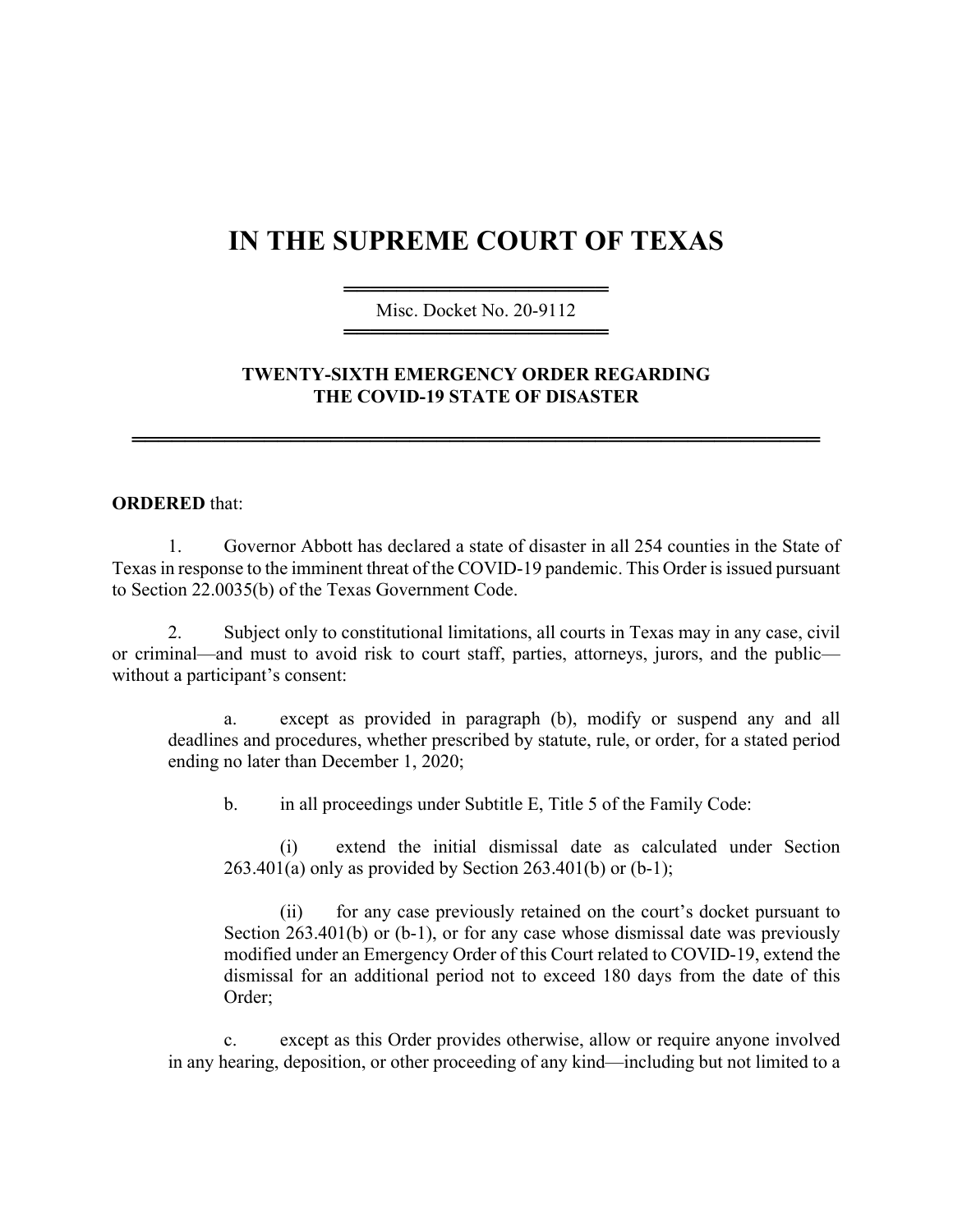party, attorney, witness, court reporter, grand juror, or petit juror—to participate remotely, such as by teleconferencing, videoconferencing, or other means;

d. consider as evidence sworn statements made out of court or sworn testimony given remotely, out of court, such as by teleconferencing, videoconferencing, or other means;

e. conduct proceedings away from the court's usual location with reasonable notice and access to the participants and the public;

require every participant in a proceeding to alert the court if the participant has, or knows of another participant who has: (i) COVID-19 or flu-like symptoms, or a fever, chills, cough, shortness of breath or difficulty breathing, fatigue, muscle or body aches, headache, sore throat, loss of taste or smell, congestion or runny nose, nausea or vomiting, diarrhea; or (ii) recently been in close contact with a person who is confirmed to have COVID-19 or exhibiting the symptoms described above;

g. take any other reasonable action to avoid exposing court proceedings to the threat of COVID-19.

3. Courts must not conduct in-person proceedings contrary to the *Guidance for All Court Proceedings During COVID-19 Pandemic* ("Guidance") issued by the Office of Court Administration, which may be updated from time to time, regarding social distancing, maximum group size, and other restrictions and precautions. Prior to holding any in-person proceedings, a court must submit an operating plan that is consistent with the requirements set forth in the Guidance. Courts must continue to use all reasonable efforts to conduct proceedings remotely.

4. Existing grand juries may meet remotely or in-person as long as adequate social distancing and other restrictions and precautions are taken to ensure the health and safety of court staff, parties, attorneys, jurors, and the public. Courts should consider extending the term of a grand jury under Section 24.0125 of the Texas Government Code and reassembling discharged grand juries under Article 19.41 of the Texas Code of Criminal Procedure.

5. A justice or municipal court must not hold an in-person jury proceeding, including jury selection or a jury trial, prior to December 1.

6. A district court, statutory or constitutional county court, or statutory probate court must not conduct an in-person jury proceeding unless: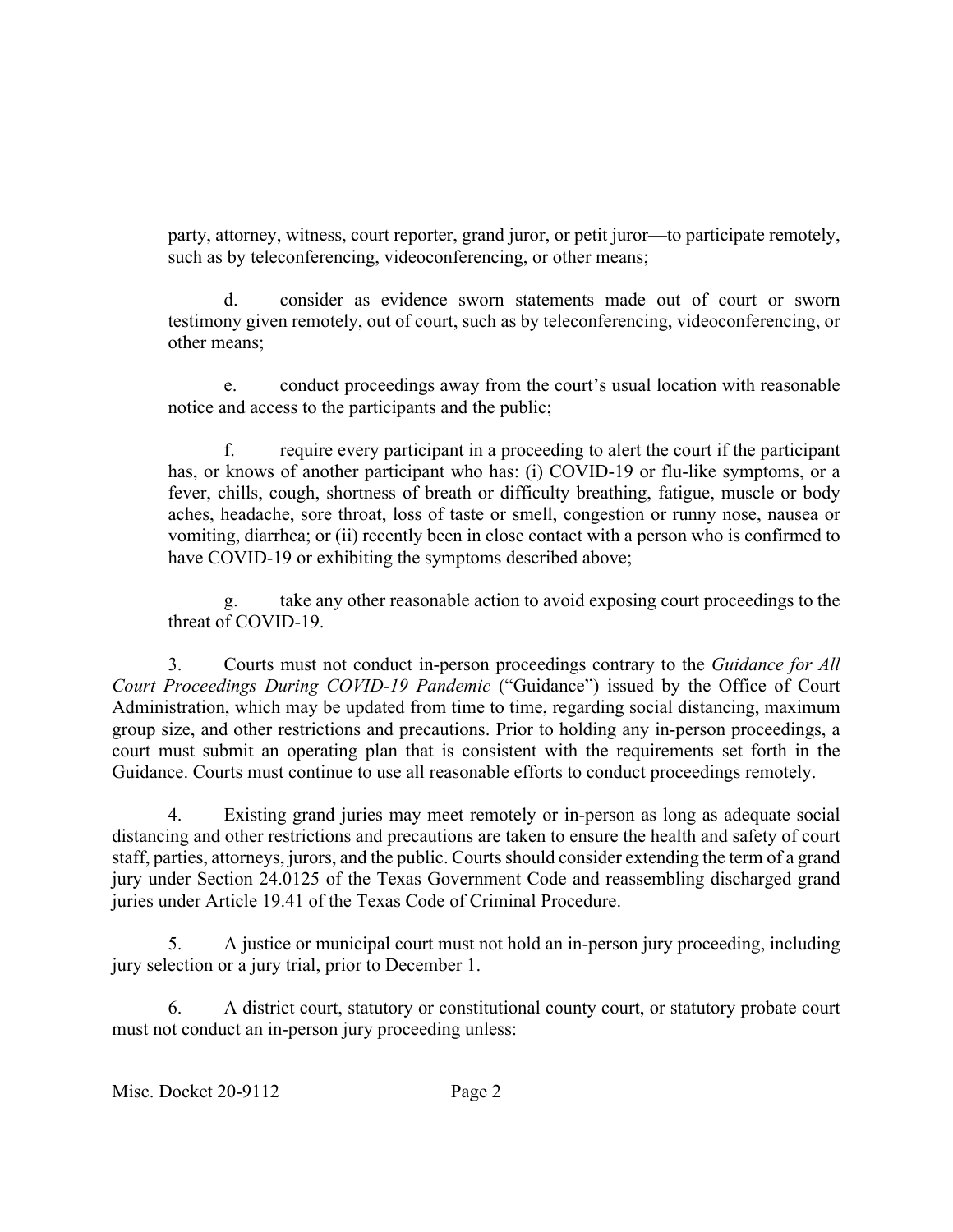a. the local administrative district judge for the county in which the court is located has, before the jury proceeding and after conferring with the judges in the county and the local public health authority, submitted a plan for conducting jury proceedings consistent with the Guidance issued by the Office of Court Administration for conducting jury proceedings;

b. to assist with coordination of local resources and to manage capacity issues, the court has obtained prior approval for that jury proceeding from the local administrative district judge and Regional Presiding Judge;

not more than five days before the jury proceeding, the local administrative district judge has consulted the local public health authority and verified that local health conditions and plan precautions are appropriate for the jury proceeding to proceed;

d. the court has considered on the record any objection or motion related to proceeding with the jury proceeding at least seven days before the jury proceeding or as soon as practicable if the objection or motion is made or filed within seven days of the jury proceeding; and

e. the court has established communication protocols to ensure that no court participants have tested positive for COVID-19 within the previous 30 days, currently have symptoms of COVID-19, or have had recent known exposure to COVID-19.

7. In criminal cases where confinement in jail or prison is a potential punishment, remote jury proceedings must not be conducted without appropriate waivers and consent obtained on the record from the defendant and prosecutor. In all other cases, including cases in justice and municipal courts, remote jury proceedings must not be conducted unless the court has complied with paragraph 6(d).

8. Except for non-binding proceedings, a court may not permit or require a petit juror to appear remotely unless the court ensures that all potential and selected petit jurors have access to technology to participate remotely.

9. The Office of Court Administration should issue detailed guidance to assist courts wishing to conduct remote jury proceedings and should offer, to the greatest degree possible, assistance to those courts in conducting the remote jury proceedings.

10. Pursuant to Sections 74.046 and 74.047 of the Texas Government Code, the Regional Presiding Judges are assigned the following duties:

Misc. Docket 20-9112 Page 3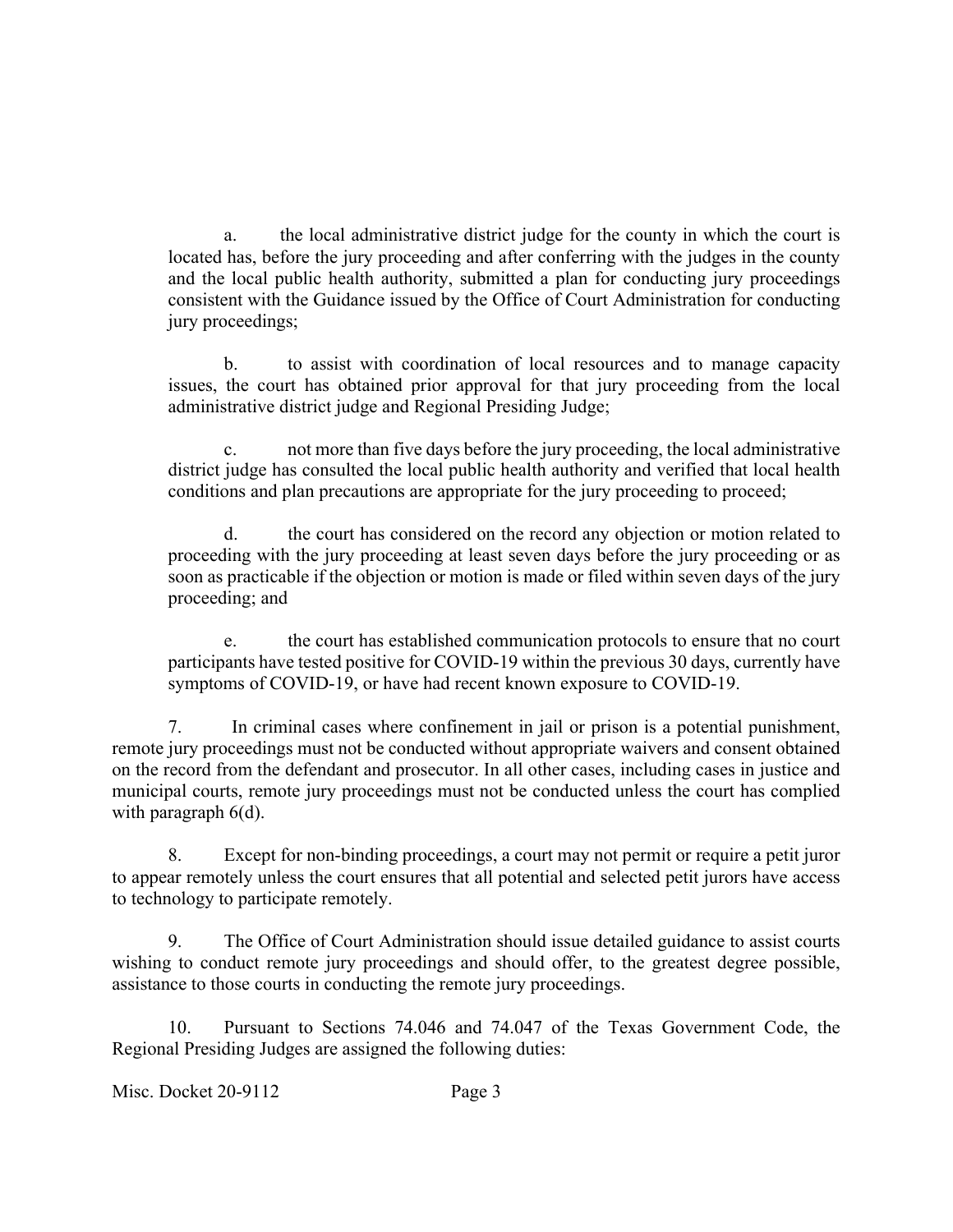a. ensure that all courts in each region are operating in full compliance with the Court's Orders and the Guidance issued by the Office of Court Administration;

b. ensure that all trial court judges in each region, including justices of the peace and municipal court judges, do not conduct in-person proceedings, including inperson jury proceedings, inconsistent with the Court's Orders and the latest Guidance issued by the Office of Court Administration;

c. report to the office of the Chief Justice of the Supreme Court any proceedings that are being conducted in the regions—and the court in which the proceedings are being conducted—that are inconsistent with the Court's Orders and the Guidance issued by the Office of Court Administration; and

d. assist each region's local governments and courts to ensure that courts have the ability to conduct court business.

11. The Office of Court Administration should coordinate with the Regional Presiding Judges to monitor jury and other court proceedings in Texas and the Texas Department of State Health Services regarding the public health situation in Texas and its regions. The Office of Court Administration should adjust its Guidance and make recommendations to the Court as necessary to ensure the health of court staff, parties, attorney, jurors, and the public.

12. In determining a person's right to possession of and access to a child under a courtordered possession schedule in a Suit Affecting the Parent-Child Relationship, the existing trial court order shall control in all instances. Possession of and access to a child shall not be affected by any shelter-in-place order or other order restricting movement issued by a governmental entity that arises from the pandemic. The original published school schedule shall also control, and possession and access shall not be affected by the school's closure that arises from the pandemic. Nothing herein prevents parties from altering a possession schedule by agreement if allowed by their court order(s), or courts from modifying their orders on an emergency basis or otherwise.

13. An evidentiary panel in an attorney professional disciplinary or disability proceeding may—and must to avoid risk to panel members, parties, attorneys, and the public without a participant's consent:

a. conduct the proceeding remotely, such as by teleconferencing, videoconferencing, or other means;

b. allow or require anyone involved in the proceeding—including but not

Misc. Docket 20-9112 Page 4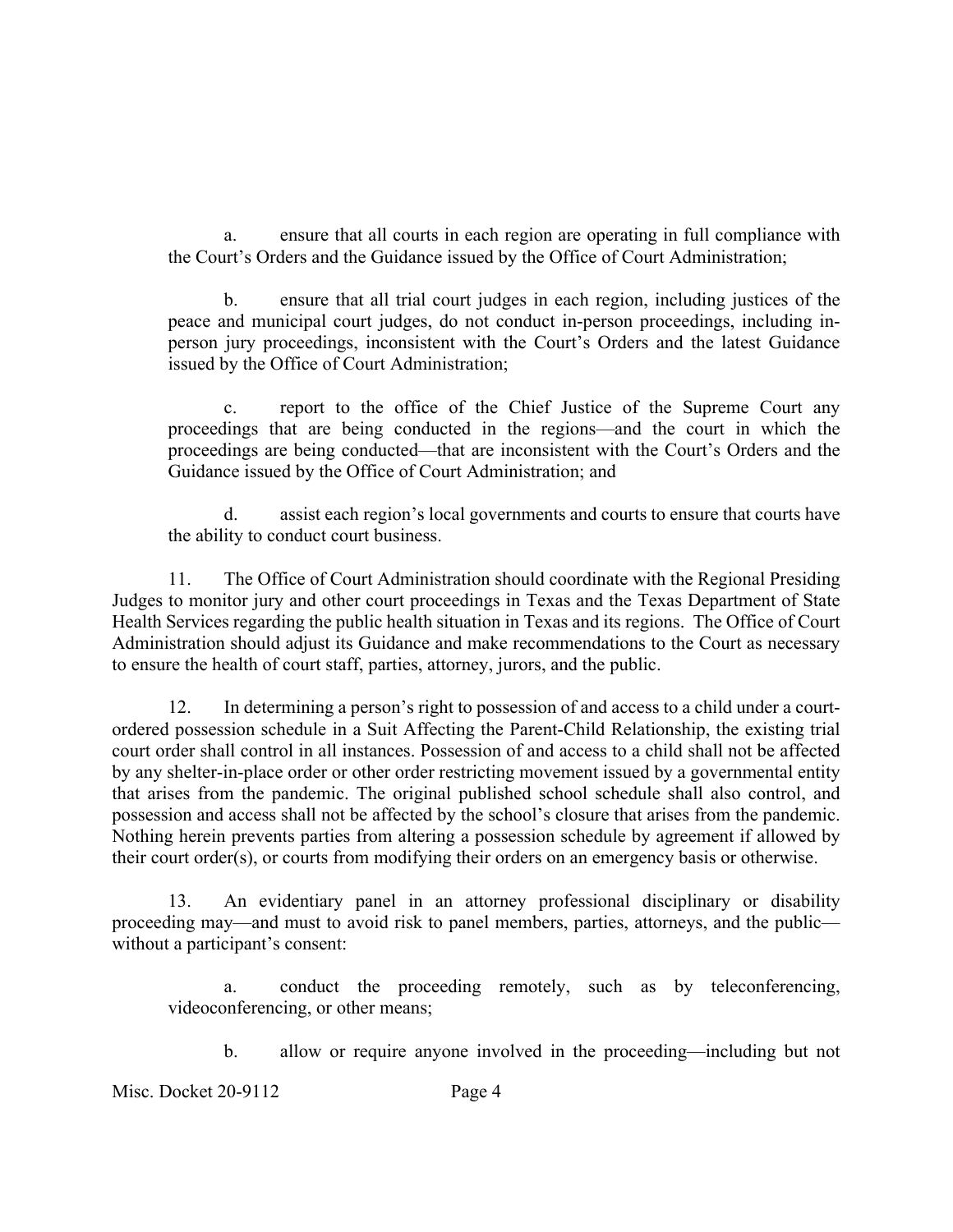limited to a party, attorney, witness, court reporter—to participate remotely, such as by teleconferencing, videoconferencing, or other means; and

c. consider as evidence sworn statements or sworn testimony given remotely, such as by teleconferencing, videoconferencing, or other means.

14. This Order is effective October 1, 2020 and expires December 1, 2020, except as otherwise stated herein, unless extended by the Chief Justice of the Supreme Court.

15. The Clerk of the Supreme Court is directed to:

a. post a copy of this Order on www.txcourts.gov;

b. file a copy of this Order with the Secretary of State; and

c. send a copy of this Order to the Governor, the Attorney General, and each member of the Legislature.

16. The State Bar of Texas is directed to take all reasonable steps to notify members of the Texas bar of this Order.

Dated: September 18, 2020